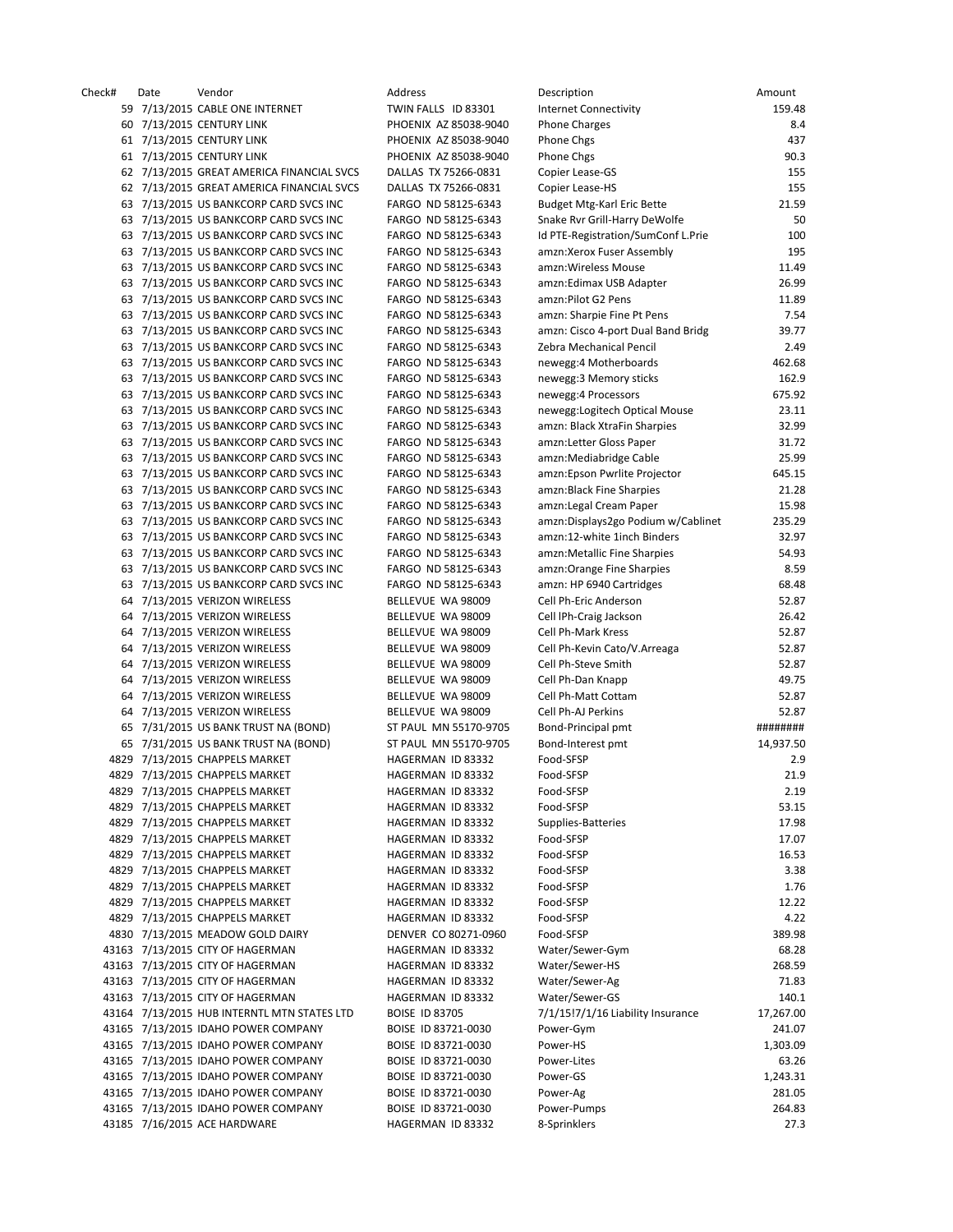7/16/2015 ACE HARDWARE HAGERMAN ID 83332 Marker Flags 9.99 7/16/2015 ACE HARDWARE HAGERMAN ID 83332 Ball Valve Colloid Meas Cup 30.27 7/16/2015 ACE HARDWARE HAGERMAN ID 83332 2 Engrav Bits Pliers 24.97 7/16/2015 ACE HARDWARE HAGERMAN ID 83332 Dupl Key 2.89 7/16/2015 ACE HARDWARE HAGERMAN ID 83332 Sevin Foggers 16.48 7/16/2015 ACE HARDWARE HAGERMAN ID 83332 Plug 1.29 7/16/2015 ACE HARDWARE HAGERMAN ID 83332 2 Sprinklers 29.98 7/16/2015 ACE HARDWARE HAGERMAN ID 83332 Clamps Mix Oil 8.16 7/16/2015 ACE HARDWARE HAGERMAN ID 83332 6" Wood Letters 4.49 7/16/2015 ACE HARDWARE HAGERMAN ID 83332 Spray Paint-Letters 3.99 7/16/2015 ACE HARDWARE HAGERMAN ID 83332 Plus Outlets-Kitchen 26.84 7/16/2015 ACE HARDWARE HAGERMAN ID 83332 Rep-Weed Eater 12.99 7/16/2015 ACE HARDWARE HAGERMAN ID 83332 Caulk Gun Carpet Pooh Tape 40.43 7/16/2015 ACE HARDWARE HAGERMAN ID 83332 5-Sprinklers 114.95 7/16/2015 ACE HARDWARE HAGERMAN ID 83332 Slime 11.99 7/16/2015 ACE HARDWARE HAGERMAN ID 83332 2 gal Carpet Cleaner 53.98 7/16/2015 ACE HARDWARE HAGERMAN ID 83332 7 Sprinkler 27.93 7/16/2015 ELECTRIC EXPRESS INC JEROME ID 83338 Reset Tripped Breaker 75 7/16/2015 ID SCHOOL DISTRICT COUNCIL BOISE ID 83705-1501 2015 Q2 Unemployment Monitor Fee 38.75 7/16/2015 IT - INTEGRATED TECHNOLOGIES TWIN FALLS ID 83303-1843 Copier Maintenance-GS 81.44 7/16/2015 IT - INTEGRATED TECHNOLOGIES TWIN FALLS ID 83303-1843 Copier Maintenance-HS 39.53 7/16/2015 IT - INTEGRATED TECHNOLOGIES TWIN FALLS ID 83303-1843 Copier Maintenance-Distr 49.06 7/16/2015 PRO ACTIVE ADVANTAGE LLC HAGERMAN ID 83332 Behavior Svcs 1,206.00 7/16/2015 PRO ACTIVE ADVANTAGE LLC HAGERMAN ID 83332 Behavior Svcs 706.8 7/16/2015 WWS-WESTERN WASTE SERVICES JEROME ID 83338 Trash pickup-Jun15 148.5 7/16/2015 ZIGGY EXPRESS HAGERMAN BLISS ID 83314 Fuel-Mower 20.36 43191 7/16/2015 ZIGGY EXPRESS HAGERMAN BLISS ID 83314 Fuel-Mower -31 7/16/2015 ZIGGY EXPRESS HAGERMAN BLISS ID 83314 Fuel-Mower 27.68 7/16/2015 ZIGGY EXPRESS HAGERMAN BLISS ID 83314 Fuel-Mower 26.15 7/16/2015 ZIGGY EXPRESS HAGERMAN BLISS ID 83314 Fuel-Mower 32.15 43192 7/16/2015 AMERICAN FIDELITY CO - HSA Am Fidelity - HSA Svg - 07-2015 151.7 43192 7/16/2015 AMERICAN FIDELITY CO - HSA AM AM FORELY AM Fidelity - HSA Svg - 07-2015 150.52 43192 7/16/2015 AMERICAN FIDELITY CO - HSA AMERICAN AMERICAN CO - HSA AMERICAN AMERICAN CO - HSA SVG - 07-2015 7/16/2015 AMERICAN FIDELITY CO - HSA Am Fidelity - HSA Svg - 07-2015 127.96 43192 7/16/2015 AMERICAN FIDELITY CO - HSA AM TO AM FIDELITY CO - HSA AM FIDELITY CO - HSA AM FIDELITY CO - HSA 43192 7/16/2015 AMERICAN FIDELITY CO - HSA AM AMERICAN AM Fidelity - HSA Svg - 07-2015 287.08 7/16/2015 AMERICAN FIDELITY CO - HSA Am Fidelity - HSA Svg - 07-2015 16.32 43192 7/16/2015 AMERICAN FIDELITY CO - HSA AMERICAN AMERICAN CO - HSA AMERICAN AMERICAN CO - HSA SVG - 07-2015 43192 7/16/2015 AMERICAN FIDELITY CO - HSA AM AM FOREST AM AM Fidelity - HSA - 07-2015 2.94 7/16/2015 BLUE CROSS OF IDAHO BOISE ID 83707-0948 Blue Cross - 07-2015 60.17 7/16/2015 BLUE CROSS OF IDAHO BOISE ID 83707-0948 Blue Cross - 07-2015 574.62 7/16/2015 BLUE CROSS OF IDAHO BOISE ID 83707-0948 Blue Cross - HSA - 07-2015 3,794.13 7/16/2015 BLUE CROSS OF IDAHO BOISE ID 83707-0948 Blue Cross - HSA - 07-2015 4,425.08 7/16/2015 BLUE CROSS OF IDAHO BOISE ID 83707-0948 Blue Cross - HSA - 07-2015 1,040.56 7/16/2015 BLUE CROSS OF IDAHO BOISE ID 83707-0948 Blue Cross - 07-2015 59.62 7/16/2015 BLUE CROSS OF IDAHO BOISE ID 83707-0948 Blue Cross - 07-2015 153.39 7/16/2015 BLUE CROSS OF IDAHO BOISE ID 83707-0948 Blue Cross - 07-2015 541.68 7/16/2015 BLUE CROSS OF IDAHO BOISE ID 83707-0948 Blue Cross - 07-2015 439.64 7/16/2015 BLUE CROSS OF IDAHO BOISE ID 83707-0948 Blue Cross - 07-2015 27.83 7/16/2015 BLUE CROSS OF IDAHO BOISE ID 83707-0948 Blue Cross - 07-2015 85.55 7/16/2015 BLUE CROSS OF IDAHO BOISE ID 83707-0948 Blue Cross - 07-2015 854.54 7/16/2015 BLUE CROSS OF IDAHO BOISE ID 83707-0948 Blue Cross - 07-2015 299.96 7/16/2015 BLUE CROSS OF IDAHO BOISE ID 83707-0948 Blue Cross - 07-2015 227.15 7/16/2015 BLUE CROSS OF IDAHO BOISE ID 83707-0948 Blue Cross - HSA - 07-2015 358.96 7/16/2015 BLUE CROSS OF IDAHO BOISE ID 83707-0948 Blue Cross - HSA - 07-2015 418.6 7/16/2015 BLUE CROSS OF IDAHO BOISE ID 83707-0948 Blue Cross - HSA - 07-2015 805.33 7/16/2015 BLUE CROSS OF IDAHO BOISE ID 83707-0948 Blue Cross - HSA - 07-2015 158.74 7/16/2015 BLUE CROSS OF IDAHO BOISE ID 83707-0948 Blue Cross - 07-2015 798.97 7/16/2015 BLUE CROSS OF IDAHO BOISE ID 83707-0948 Blue Cross - 07-2015 959.85 7/16/2015 BLUE CROSS OF IDAHO BOISE ID 83707-0948 Blue Cross - 07-2015 192.42 7/16/2015 BLUE CROSS OF IDAHO BOISE ID 83707-0948 Blue Cross - 07-2015 85.28 43194 7/16/2015 HJSD - IRS 32.34 43194 7/16/2015 HJSD - IRS 201.44 43194 7/16/2015 HJSD - IRS 2,992.92 43194 7/16/2015 HJSD - IRS 422.34 43194 7/16/2015 HJSD - IRS 338.5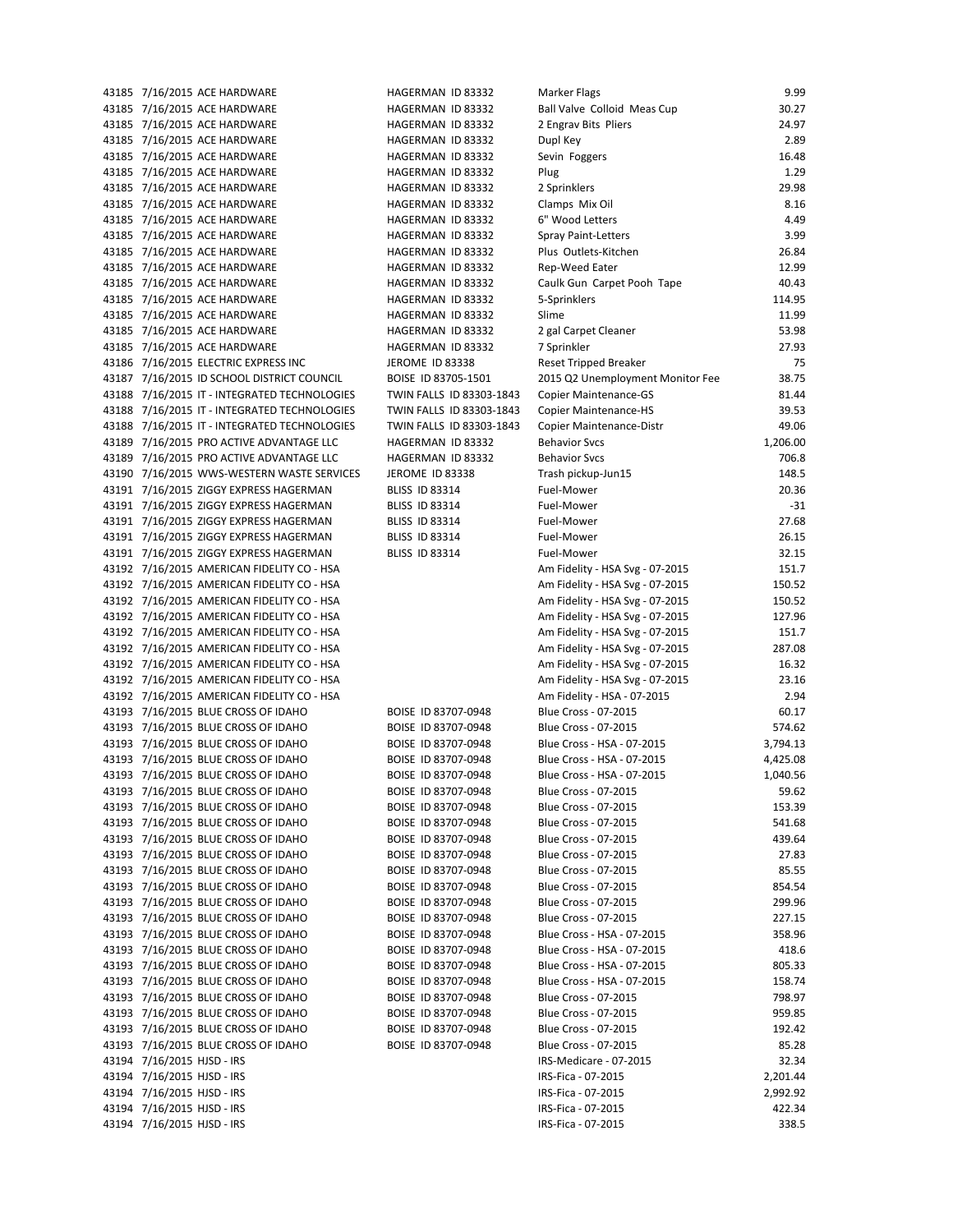| 43194 | 7/16/2015<br>HJSD - IRS          |
|-------|----------------------------------|
| 43194 | 7/16/2015<br>HJSD - IRS          |
| 43194 | 7/16/2015<br>HJSD - IRS          |
| 43194 | 7/16/2015<br>HJSD - IRS          |
|       |                                  |
| 43194 | 7/16/2015<br>HJSD - IRS          |
| 43194 | 7/16/2015<br>HJSD - IRS          |
| 43194 | HJSD - IRS<br>7/16/2015          |
| 43194 | 7/16/2015<br>HJSD - IRS          |
| 43194 | HJSD - IRS<br>7/16/2015          |
| 43194 | 7/16/2015<br>HJSD - IRS          |
|       | 7/16/2015                        |
| 43194 | HJSD - IRS                       |
| 43194 | 7/16/2015<br>HJSD - IRS          |
| 43194 | 7/16/2015<br>HJSD - IRS          |
| 43194 | HJSD - IRS<br>7/16/2015          |
| 43194 | 7/16/2015<br>HJSD - IRS          |
| 43194 | 7/16/2015<br>HJSD - IRS          |
| 43194 | 7/16/2015<br>HJSD - IRS          |
| 43194 | 7/16/2015<br>HJSD - IRS          |
|       |                                  |
| 43194 | HJSD - IRS<br>7/16/2015          |
| 43195 | HJSD - PERSI<br>7/16/2015        |
| 43195 | HJSD - PERSI<br>7/16/2015        |
| 43195 | 7/16/2015<br>HJSD - PERSI        |
| 43195 | 7/16/2015<br>HJSD - PERSI        |
| 43195 | HJSD - PERSI<br>7/16/2015        |
| 43195 | 7/16/2015<br>HJSD - PERSI        |
|       |                                  |
| 43195 | 7/16/2015<br>HJSD - PERSI        |
| 43195 | HJSD - PERSI<br>7/16/2015        |
| 43195 | HJSD - PERSI<br>7/16/2015        |
| 43195 | <b>HJSD - PERSI</b><br>7/16/2015 |
| 43195 | HJSD - PERSI<br>7/16/2015        |
| 43195 | HJSD - PERSI<br>7/16/2015        |
| 43195 | 7/16/2015<br>HJSD - PERSI        |
|       |                                  |
| 43195 | 7/16/2015<br>HJSD - PERSI        |
| 43195 | HJSD - PERSI<br>7/16/2015        |
| 43195 | 7/16/2015<br>HJSD - PERSI        |
| 43195 | 7/16/2015<br>HJSD - PERSI        |
| 43195 | HJSD - PERSI<br>7/16/2015        |
| 43195 | HJSD - PERSI<br>7/16/2015        |
| 43195 | HJSD - PERSI<br>7/16/2015        |
| 43195 | HJSD - PERSI<br>7/16/2015        |
|       |                                  |
| 43195 | HJSD - PERSI<br>7/16/2015        |
| 43195 | 7/16/2015<br>HJSD - PERSI        |
| 43195 | HJSD - PERSI<br>7/16/2015        |
| 43195 | HJSD - PERSI<br>7/16/2015        |
| 43195 | 7/16/2015<br>HJSD - PERSI        |
| 43195 | 7/16/2015<br>HJSD - PERSI        |
| 43195 | HJSD - PERSI<br>7/16/2015        |
| 43195 | HJSD - PERSI                     |
|       | 7/16/2015                        |
| 43195 | HJSD - PERSI<br>7/16/2015        |
| 43195 | HJSD - PERSI<br>7/16/2015        |
| 43195 | HJSD - PERSI<br>7/16/2015        |
| 43195 | HJSD - PERSI<br>7/16/2015        |
| 43195 | 7/16/2015<br>HJSD - PERSI        |
| 43195 | HJSD - PERSI<br>7/16/2015        |
| 43195 | 7/16/2015<br>HJSD - PERSI        |
|       |                                  |
| 43195 | HJSD - PERSI<br>7/16/2015        |
| 43195 | HJSD - PERSI<br>7/16/2015        |
| 43195 | HJSD - PERSI<br>7/16/2015        |
| 43195 | HJSD - PERSI<br>7/16/2015        |
| 43195 | 7/16/2015<br>HJSD - PERSI        |
| 43195 | HJSD - PERSI<br>7/16/2015        |
| 43195 | HJSD - PERSI<br>7/16/2015        |
| 43195 | 7/16/2015<br>HJSD - PERSI        |
|       |                                  |
| 43195 | HJSD - PERSI<br>7/16/2015        |
| 43195 | 7/16/2015<br>HJSD - PERSI        |
| 43195 | 7/16/2015<br>HJSD - PERSI        |

| 43194 7/16/2015 HJSD - IRS   | IRS-Fica - 07-2015           | 55.11    |
|------------------------------|------------------------------|----------|
| 43194 7/16/2015 HJSD - IRS   | IRS-Fica - 07-2015           | 9.8      |
| 43194 7/16/2015 HJSD - IRS   | IRS - Fica - 07-2015         | 77.65    |
| 43194 7/16/2015 HJSD - IRS   | IRS-Fica - 07-2015           | 330.11   |
| 43194 7/16/2015 HJSD - IRS   | IRS-Fica - 07-2015           | 343.89   |
| 43194 7/16/2015 HJSD - IRS   | IRS-Fica - 07-2015           | 218.82   |
|                              |                              |          |
| 43194 7/16/2015 HJSD - IRS   | IRS-Medicare - 07-2015       | 56.48    |
| 43194 7/16/2015 HJSD - IRS   | IRS-Fica - 07-2015           | 50.67    |
| 43194 7/16/2015 HJSD - IRS   | IRS-Fica - 07-2015           | 453.4    |
| 43194 7/16/2015 HJSD - IRS   | IRS-Fica - 07-2015           | 81.11    |
| 43194 7/16/2015 HJSD - IRS   | IRS-Fica - 07-2015           | 297.13   |
| 43194 7/16/2015 HJSD - IRS   | IRS-Fica - 07-2015           | 204.88   |
| 43194 7/16/2015 HJSD - IRS   | IRS-Fica - 07-2015           | 20.5     |
| 43194 7/16/2015 HJSD - IRS   | IRS-Fica - 07-2015           | 33.28    |
|                              |                              | 233.81   |
| 43194 7/16/2015 HJSD - IRS   | IRS-Fica - 07-2015           |          |
| 43194 7/16/2015 HJSD - IRS   | IRS-Fica - 07-2015           | 86.75    |
| 43194 7/16/2015 HJSD - IRS   | IRS-Fica - 07-2015           | 65.33    |
| 43194 7/16/2015 HJSD - IRS   | IRS-Fica - 07-2015           | 670.88   |
| 43194 7/16/2015 HJSD - IRS   | IRS-Fica - 07-2015           | 212.78   |
| 43195 7/16/2015 HJSD - PERSI | PERSI-Retirement - 07-2015   | 366.24   |
| 43195 7/16/2015 HJSD - PERSI | PERSI-Retirement - 07-2015   | 376.68   |
| 43195 7/16/2015 HJSD - PERSI | PERSI-Retirement - 07-2015   | 50.35    |
| 43195 7/16/2015 HJSD - PERSI | PERSI-Retirement - 07-2015   | 347.34   |
| 43195 7/16/2015 HJSD - PERSI | PERSI-Retirement - 07-2015   | 128.38   |
|                              |                              | 48.71    |
| 43195 7/16/2015 HJSD - PERSI | PERSI-Retirement - 07-2015   |          |
| 43195 7/16/2015 HJSD - PERSI | PERSI-Retirement - 07-2015   | 1,164.72 |
| 43195 7/16/2015 HJSD - PERSI | PERSI-Sick Leave - 07-2015   | 4.99     |
| 43195 7/16/2015 HJSD - PERSI | PERSI-Retirement - 07-2015   | 3,710.60 |
| 43195 7/16/2015 HJSD - PERSI | PERSI-Retirement - 07-2015   | 113.42   |
| 43195 7/16/2015 HJSD - PERSI | PERSI-Sick Leave - 07-2015   | 380.25   |
| 43195 7/16/2015 HJSD - PERSI | PERSI-Sick Leave - 07-2015   | 437.22   |
| 43195 7/16/2015 HJSD - PERSI | PERSI-Sick Leave - 07-2015   | 83.97    |
| 43195 7/16/2015 HJSD - PERSI | PERSI-Sick Leave - 07-2015   | 52.79    |
| 43195 7/16/2015 HJSD - PERSI | PERSI-Sick Leave - 07-2015   | 8.35     |
| 43195 7/16/2015 HJSD - PERSI | PERSI-Sick Leave - 07-2015   | 1.56     |
| 43195 7/16/2015 HJSD - PERSI | PERSI-Sick Leave - 07-2015   | 53.41    |
|                              |                              |          |
| 43195 7/16/2015 HJSD - PERSI | PERSI-Sick Leave - 07-2015   | 77.33    |
| 43195 7/16/2015 HJSD - PERSI | PERSI-Sick Leave - 07-2015   | 37.53    |
| 43195 7/16/2015 HJSD - PERSI | PERSI-Sick Leave - 07-2015   | 14.5     |
| 43195 7/16/2015 HJSD - PERSI | PERSI-Sick Leave - 07-2015   | 38.6     |
| 43195 7/16/2015 HJSD - PERSI | PERSI-Sick Leave - 07-2015   | 119.36   |
| 43195 7/16/2015 HJSD - PERSI | PERSI-Sick Leave - 07-2015   | 11.62    |
| 43195 7/16/2015 HJSD - PERSI | PERSI-Sick Leave - 07-2015   | 31.59    |
| 43195 7/16/2015 HJSD - PERSI | PERSI-Retirement - 07-2015   | 118.2    |
| 43195 7/16/2015 HJSD - PERSI | PERSI - Sick Leave - 07-2015 | 12.12    |
| 43195 7/16/2015 HJSD - PERSI | PERSI-Retirement - 07-2015   | 308.25   |
| 43195 7/16/2015 HJSD - PERSI | PERSI-Sick Leave - 07-2015   | 3.13     |
|                              |                              |          |
| 43195 7/16/2015 HJSD - PERSI | PERSI-Retirement - 07-2015   | 485.76   |
| 43195 7/16/2015 HJSD - PERSI | PERSI-Sick Leave - 07-2015   | 49.77    |
| 43195 7/16/2015 HJSD - PERSI | PERSI-Sick Leave - 07-2015   | 5.16     |
| 43195 7/16/2015 HJSD - PERSI | PERSI-Retirement - 07-2015   | 389.16   |
| 43195 7/16/2015 HJSD - PERSI | PERSI-Sick Leave - 07-2015   | 39.87    |
| 43195 7/16/2015 HJSD - PERSI | PERSI-Sick Leave - 07-2015   | 35.6     |
| 43195 7/16/2015 HJSD - PERSI | PERSI-Retirement - 07-2015   | 83.57    |
| 43195 7/16/2015 HJSD - PERSI | PERSI-Sick Leave - 07-2015   | 8.56     |
| 43195 7/16/2015 HJSD - PERSI | PERSI-Sick Leave - 07-2015   | 13.15    |
|                              | PERSI-Retirement - 07-2015   |          |
| 43195 7/16/2015 HJSD - PERSI |                              | 72.69    |
| 43195 7/16/2015 HJSD - PERSI | PERSI-Sick Leave - 07-2015   | 7.14     |
| 43195 7/16/2015 HJSD - PERSI | PERSI-Retirement - 07-2015   | 30.53    |
| 43195 7/16/2015 HJSD - PERSI | PERSI-Retirement - 07-2015   | 81.55    |
| 43195 7/16/2015 HJSD - PERSI | PERSI-Retirement - 07-2015   | 15.18    |
| 43195 7/16/2015 HJSD - PERSI | PERSI-Retirement - 07-2015   | 521.2    |
| 43195 7/16/2015 HJSD - PERSI | PERSI-Retirement - 07-2015   | 4,686.24 |
| 43195 7/16/2015 HJSD - PERSI | PERSI-Retirement - 07-2015   | 819.44   |
| 43195 7/16/2015 HJSD - PERSI | PERSI-Retirement - 07-2015   | 514.99   |
| 43195 7/16/2015 HJSD - PERSI | PERSI-Retirement - 07-2015   | 754.67   |
|                              |                              |          |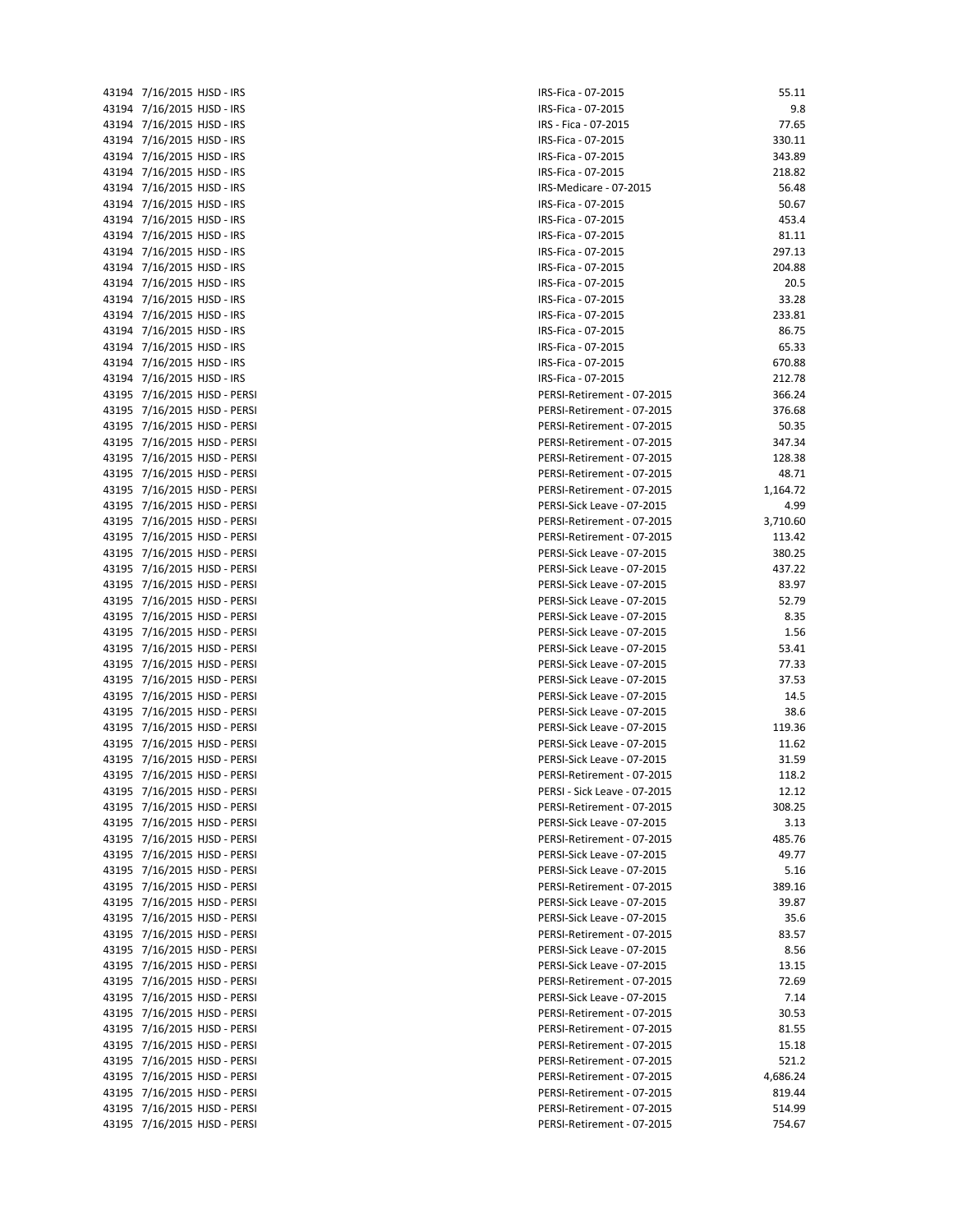|           |      | 43195 7/16/2015 HJSD - PERSI           |                        | PERSI-Retirement - 07-2015 | 141.5          |       |
|-----------|------|----------------------------------------|------------------------|----------------------------|----------------|-------|
|           |      | 43196 7/16/2015 STANDARD INSURANCE CO. | PORTLAND OR 97228-6367 | Standard-Life - 07-2015    | 3.64           |       |
|           |      | 43196 7/16/2015 STANDARD INSURANCE CO. | PORTLAND OR 97228-6367 | Standard Life - 07-2015    | 1.26           |       |
|           |      | 43196 7/16/2015 STANDARD INSURANCE CO. | PORTLAND OR 97228-6367 | Standard-Life - 07-2015    | 43.26          |       |
|           |      | 43196 7/16/2015 STANDARD INSURANCE CO. | PORTLAND OR 97228-6367 | Standard-Life - 07-2015    | 1.33           |       |
|           |      | 43196 7/16/2015 STANDARD INSURANCE CO. | PORTLAND OR 97228-6367 | Standard-Life - 07-2015    | 43.43          |       |
|           |      | 43196 7/16/2015 STANDARD INSURANCE CO. | PORTLAND OR 97228-6367 | Standard-Life - 07-2015    | 3.95           |       |
|           |      | 43196 7/16/2015 STANDARD INSURANCE CO. | PORTLAND OR 97228-6367 | Standard-Life - 07-2015    | 3.37           |       |
|           |      | 43196 7/16/2015 STANDARD INSURANCE CO. | PORTLAND OR 97228-6367 | Standard-Life - 07-2015    | 3.99           |       |
|           |      | 43196 7/16/2015 STANDARD INSURANCE CO. | PORTLAND OR 97228-6367 | Standard-Life - 07-2015    | $\overline{2}$ |       |
|           |      | 43196 7/16/2015 STANDARD INSURANCE CO. | PORTLAND OR 97228-6367 | Standard-Life - 07-2015    | 0.86           |       |
|           |      | 43196 7/16/2015 STANDARD INSURANCE CO. | PORTLAND OR 97228-6367 | Standard-Life - 07-2015    | 3.21           |       |
|           |      | 43196 7/16/2015 STANDARD INSURANCE CO. | PORTLAND OR 97228-6367 | Standard-Life - 07-2015    | 0.22           |       |
|           |      | 43196 7/16/2015 STANDARD INSURANCE CO. | PORTLAND OR 97228-6367 | Standard-Life - 07-2015    | 0.62           |       |
|           |      | 43196 7/16/2015 STANDARD INSURANCE CO. | PORTLAND OR 97228-6367 | Standard-Life - 07-2015    | 7.19           |       |
|           |      | 43196 7/16/2015 STANDARD INSURANCE CO. | PORTLAND OR 97228-6367 | Standard-Life - 07-2015    | 2.72           |       |
|           |      | 43196 7/16/2015 STANDARD INSURANCE CO. | PORTLAND OR 97228-6367 | Standard-Life - 07-2015    | 1.58           |       |
|           |      | 43196 7/16/2015 STANDARD INSURANCE CO. | PORTLAND OR 97228-6367 | Standard-Life - 07-2015    | 5.65           |       |
|           |      | 43196 7/16/2015 STANDARD INSURANCE CO. | PORTLAND OR 97228-6367 | Standard-Life - 07-2015    | 4              |       |
|           |      | 43196 7/16/2015 STANDARD INSURANCE CO. | PORTLAND OR 97228-6367 | Standard-Life - 07-2015    | 8.26           |       |
|           |      | 43196 7/16/2015 STANDARD INSURANCE CO. | PORTLAND OR 97228-6367 | Standard-Life - 07-2015    | 1.12           |       |
|           |      | 43196 7/16/2015 STANDARD INSURANCE CO. | PORTLAND OR 97228-6367 | Standard-Life - 07-2015    | 0.41           |       |
|           |      | 43196 7/16/2015 STANDARD INSURANCE CO. | PORTLAND OR 97228-6367 | Standard-Life - 07-2015    | 13.57          |       |
|           |      | 43196 7/16/2015 STANDARD INSURANCE CO. | PORTLAND OR 97228-6367 | Standard-Life - 07-2015    | 10.65          |       |
|           |      | 43196 7/16/2015 STANDARD INSURANCE CO. | PORTLAND OR 97228-6367 | Standard-Life - 07-2015    | 0.75           |       |
|           |      |                                        |                        |                            |                |       |
| Check#    | Date | Name                                   | GrossPay               | City                       | State          | Zip   |
| drct-dpst |      | 7/20/2015 ANDERSON ERIC C              |                        | 6666.66 JEROME             | ID             | 83338 |
| drct-dpst |      | 7/20/2015 ARRIAGA LYNN                 |                        | 2666.66 HAGERMAN           | ID             | 83332 |
| drct-dpst |      | 7/20/2015 BLAKE GILBERT D              |                        | 612 HAGERMAN               | ID             | 83332 |
| drct-dpst |      | 7/20/2015 BOLDUC CHRISTINA J           |                        | 2622.25 HAGERMAN           | ID             | 83332 |
| drct-dpst |      | 7/20/2015 BROOKS SAMANTHA J            |                        | 2666.66 HAGERMAN           | ID             | 83332 |
| drct-dpst |      | 7/20/2015 BUTLER LISA M                |                        | 2666.66 GOODING            | ID             | 83330 |
| drct-dpst |      | 7/20/2015 CATO KEVIN M                 |                        | 4279.41 HAGERMAN           | ID             | 83332 |
| drct-dpst |      | 7/20/2015 CHAPMAN TERESA L             |                        | 943.26 HAGERMAN            | ID             | 83332 |
| drct-dpst |      |                                        |                        |                            | ID             | 83332 |
|           |      | 7/20/2015 CLARK DONNA K                |                        | 3729.41 HAGERMAN           | ID             |       |
| drct-dpst |      | 7/20/2015 CLARK ERIN D                 |                        | 1243.33 HAGERMAN           |                | 83332 |
| drct-dpst |      | 7/20/2015 CORBRIDGE ARLYNDA R          |                        | 1548.58 HAGERMAN           | ID             | 83332 |
| drct-dpst |      | 7/20/2015 COTTAM MATTHEW S             |                        | 5458.41 HAGERMAN           | ID             | 83332 |
| drct-dpst |      | 7/20/2015 DAARUD SHERMA                |                        | 4589.83 TWIN FALLS         | ID             | 83301 |
| drct-dpst |      | 7/20/2015 DANNER COURTNEY J            |                        | 2666.66 EAGLE              | ID             | 83616 |
| drct-dpst |      | 7/20/2015 DAVIS ELAINE                 |                        | 1440.92 HAGERMAN           | ID             | 83332 |
| drct-dpst |      | 7/20/2015 EATON DENISE S               |                        | 718.29 HAGERMAN            | ID             | 83332 |
| drct-dpst |      | 7/20/2015 FUNKHOUSER LONNIE            |                        | 3105.99 HAGERMAN           | ID             | 83332 |
| drct-dpst |      | 7/20/2015 HAUSER HENRY J               |                        | 3729.41 HAGERMAN           | ID             | 83332 |
| drct-dpst |      | 7/20/2015 HOFFMANN KAREN B             |                        | 1298.22 HAGERMAN           | ID             | 83332 |
| drct-dpst |      | 7/20/2015 HOFFMANN RAY L               |                        | 4570.33 HAGERMAN           | ID             | 83332 |
| drct-dpst |      | 7/20/2015 HOOP JENNY M                 |                        | 838 WENDELL                | ID             | 83355 |
| drct-dpst |      | 7/20/2015 JACKSON CRAIG L              |                        | 1750.85 HAGERMAN           | ID             | 83332 |
| drct-dpst |      | 7/20/2015 JAYO KARRIE                  |                        | 3709.16 HAGERMAN           | ID             | 83332 |
| drct-dpst |      | 7/20/2015 KNAPP DANIEL L               |                        | 6421.66 HAGERMAN           | ID             | 83332 |
| drct-dpst |      | 7/20/2015 KRESS MARK S                 |                        | 6390.26 HAGERMAN           | ID             | 83332 |
| drct-dpst |      | 7/20/2015 LEE REBECCA L                |                        | 3729.41 FAIRFIELD          | ID             | 83327 |
| drct-dpst |      | 7/20/2015 LEIJA HERMELINDA             | 4043.41 BLISS          |                            | ID             | 83314 |
| drct-dpst |      | 7/20/2015 LEWIS CRYSTAL R              |                        | 2666.66 HAGERMAN           | ID             | 83332 |
| drct-dpst |      | 7/20/2015 McCARTHY STORMI              |                        | 3729.41 HAGERMAN           | ID             | 83332 |
| drct-dpst |      | 7/20/2015 OLSEN GORDON C               |                        | 3965.41 HAGERMAN           | ID             | 83332 |
| drct-dpst |      | 7/20/2015 OWSLEY VICTORIA              |                        | 4255.58 HAGERMAN           | ID             | 83332 |
| drct-dpst |      | 7/20/2015 PERKINS ANTHONY J            |                        | 4538.9 GOODING             | ID             | 83330 |
| drct-dpst |      | 7/20/2015 PLANK ROBIN J                |                        | 990.06 HAGERMAN            | ID             | 83332 |
| drct-dpst |      | 7/20/2015 PRIEBE LESLIE                |                        | 4513.83 WENDELL            | ID             | 83355 |
| drct-dpst |      | 7/20/2015 RAVENSCROFT JULIA A          |                        | 1838.3 GOODING             | ID             | 83330 |
| drct-dpst |      | 7/20/2015 REED BETTE M                 |                        | 3894.95 WENDELL            | ID             | 83355 |
| drct-dpst |      | 7/20/2015 REGNIER SHELLY               |                        | 2731.66 HAGERMAN           | ID             | 83332 |
| drct-dpst |      | 7/20/2015 SILVER-LEWIS LORA L          |                        | 4306.66 HAGERMAN           | ID             | 83332 |
| drct-dpst |      | 7/20/2015 SIMONS EDWARD S              | 3154.07 BUHL           |                            | ID             | 83316 |
|           |      |                                        |                        |                            |                |       |